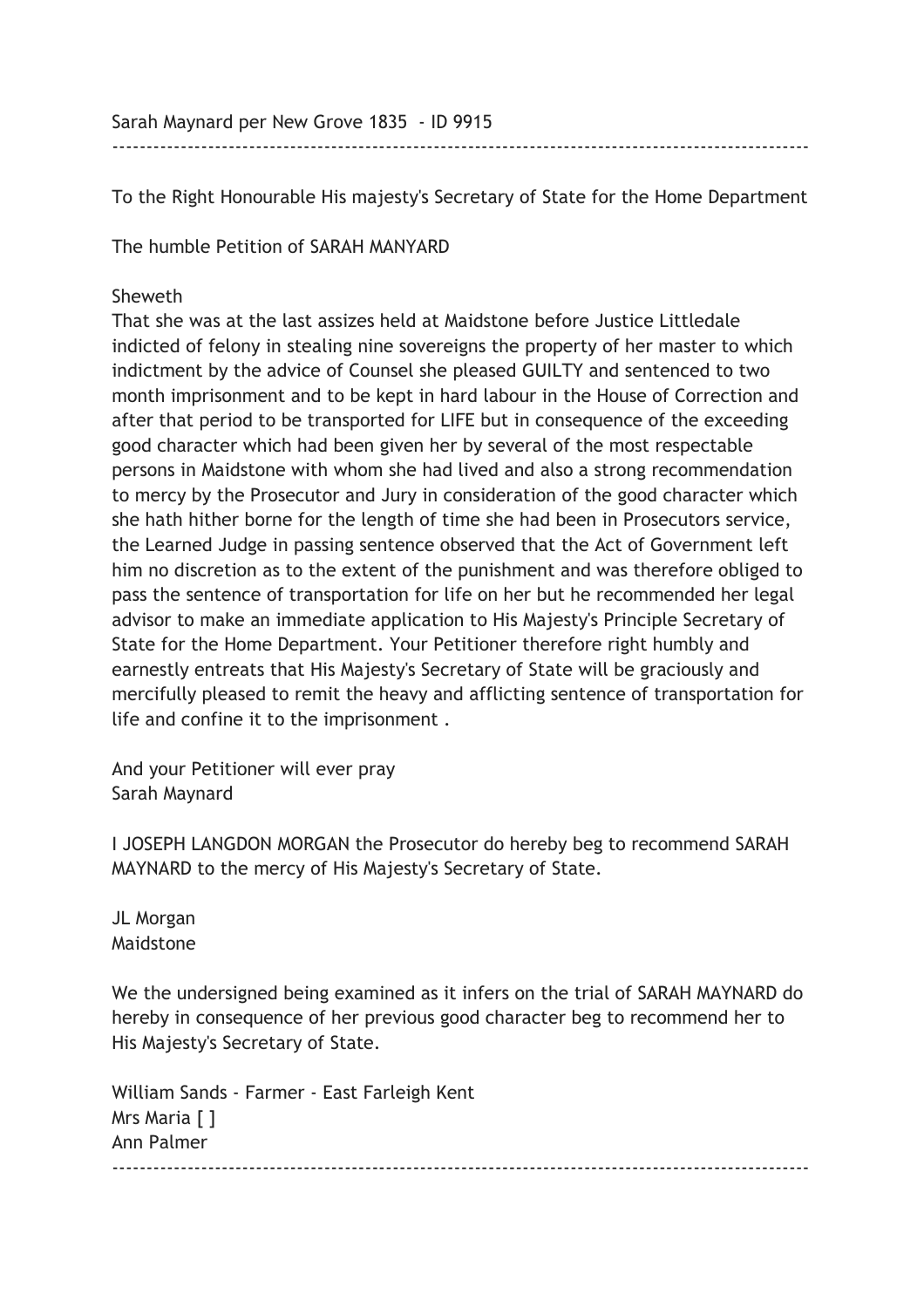------------------------------------------------------------------------------

To J H Capper Esq

County Gaol Maidstone 25th September 1834

Sir

I beg to acknowledge yours of yesterday. In the case of SARAN MAYNARD I have seen the Prosecutor Mr Joseph Morgan a respectable tradesman of this town. He assures me to the best of his recollection no such [expression] as that alluded to by the Judge took place in his hearing.

He says that he recommended her to mercy on being informed that she was advised to plead guilty.

I have made enquiry as to the character of this young woman and am sorry nothing favourable can be reported.

I have the honour to be Sir Your most obedient servant Thomas Agar Keeper. ------------------------------------------------------------------------------------------------------ ------------------------------------------------------------------------------

[Hothon] House **Midhurst** 14th September

## Dear Capper

I am obliged to trouble you with the Petition of a convict and I feel much anxiety to get the prayer of it granted if possible. As  $\lceil \cdot \rceil$  is in Iceland and that  $\lceil \cdot \rceil$  Rice officiating for him, I will not write to either till I hear from you whether a letter from one would assist the case. You will observe that two months imprisonment is part of her sentence now I am uncertain when that commenced and I am aware that you ship them off pretty quick.

We are  $\lceil \cdot \rceil$  a few miles out of Portsmouth Roads and I hope that if you are still in the habit of going there, you will not pass without paying us a visit.

We are all well and join in best wishes to you and your family.

Ever sincerely

Charles [Bannett]

------------------------------------------------------------------------------------------------------

[Hothon] House